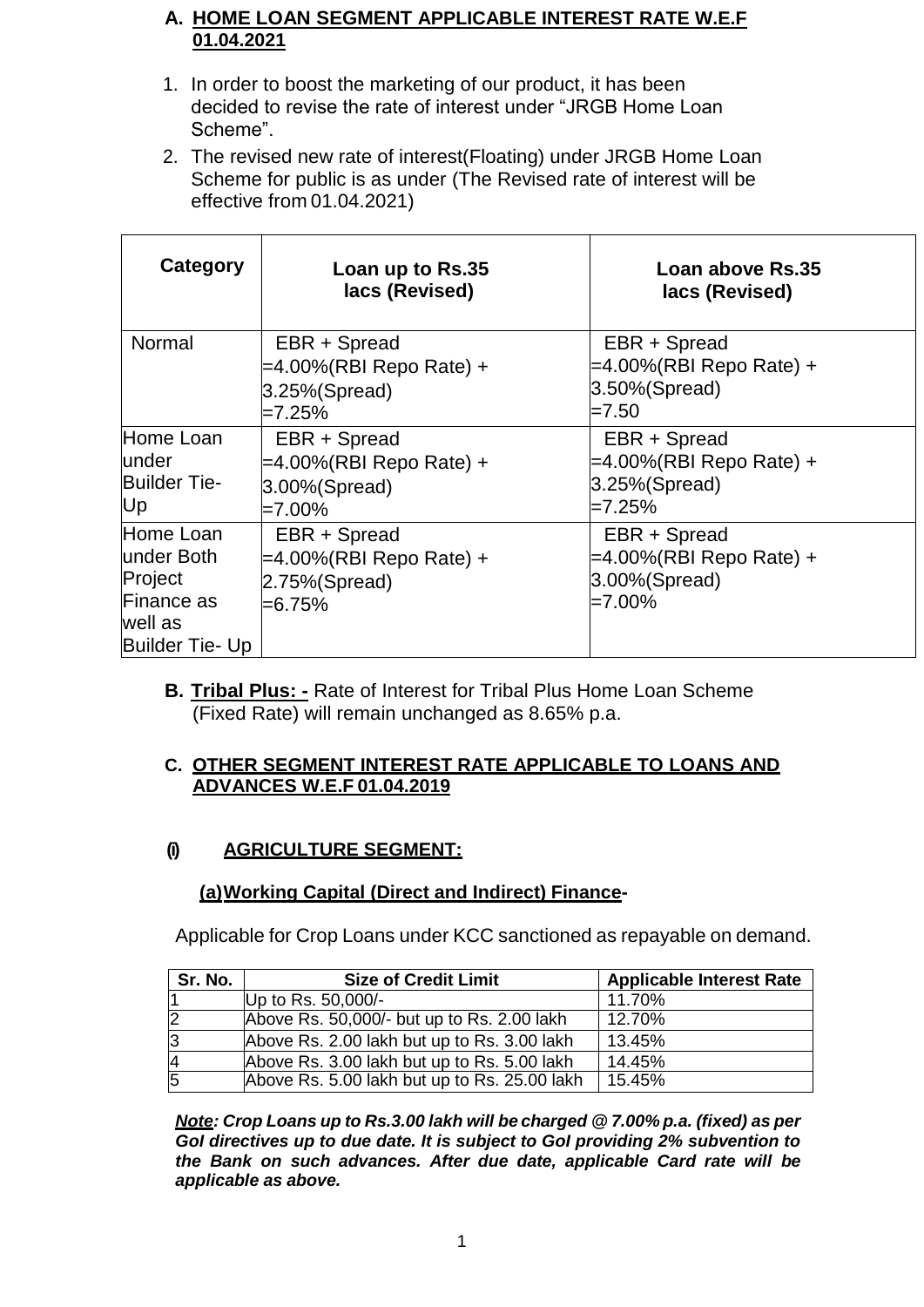### **(b) Agricultural Term Loan (Direct and Indirect) Finance-**

Applicable to all type of Agri Term Loan including TL for Allied activities / Farm Mechanism / SHG etc., irrespective of tenure and limit sanctioned.

| All type of Agricultural Term Loans | 2.00% |
|-------------------------------------|-------|

### **(ii) SME SEGMENT:**

#### **(a) Working Capital and Term Loans to SME borrowers with aggregate credit limits below Rs. 25.00 lakh -**

Applicable to Cash Credit Limit (for Working Capital) sanctioned as repayableon demand or up to one year and Term Loan below Rs. 25.00 lacs.

All type of SME Advances below Rs. 25.00 lakh 12.00%

#### **(b) Aggregate Limits up to Rs. 50.00 lakh, for borrowers where scoring model are in place for both Working Capital & Term Loans –**

| All type of SME Advances upto Rs. 50.00 lakh | 12.00% |
|----------------------------------------------|--------|
| where Scoring Model are in place             |        |

#### **D. Aggregate Limits of Rs. 25.00 lakh and above for Working Capital & Term Loans (linked to CRA) –**

| <b>CRA Rating</b> | Limit of Rs.25.00 lakh        | <b>Limit of</b>               | Limit above Rs. 5.00 cr       |
|-------------------|-------------------------------|-------------------------------|-------------------------------|
|                   | to Rs. 50.00 lakh             | > Rs.50.00 lakh and           |                               |
|                   |                               | up to Rs. 5.00 cr             |                               |
| $SB - 1$          | SBI MCLR <sup>*</sup> + 2.00% | SBI MCLR <sup>*</sup> + 1.50% | SBI MCLR <sup>*</sup> + 1.75% |
| $SB - 2$          | SBI MCLR <sup>*</sup> + 2.00% | SBI MCLR <sup>*</sup> + 1.50% | SBI MCLR <sup>*</sup> + 1.75% |
| $SB-3$            | SBI MCLR <sup>*</sup> + 2.75% | SBI MCLR <sup>*</sup> + 2.50% | SBI MCLR <sup>*</sup> + 2.50% |
| $SB-4$            | SBI MCLR <sup>*</sup> + 2.75% | SBI MCLR <sup>*</sup> + 2.50% | SBI MCLR <sup>*</sup> + 2.50% |
| $SB-5$            | SBI MCLR <sup>*</sup> + 2.75% | SBI MCLR <sup>*</sup> + 2.50% | SBI MCLR <sup>*</sup> + 2.50% |
| $SB-6$            | SBI MCLR <sup>*</sup> + 4.00% | SBI MCLR <sup>*</sup> + 4.00% | SBI MCLR <sup>*</sup> + 4.00% |
| $SB - 7$          | SBI MCLR <sup>*</sup> + 4.00% | SBI MCLR <sup>*</sup> + 4.00% | SBI MCLR <sup>*</sup> + 4.00% |
| $SB-8$            | SBI MCLR <sup>*</sup> + 4.75% | SBI MCLR <sup>*</sup> + 4.75% | SBI MCLR <sup>*</sup> + 4.75% |
| $SB-9$            | SBI MCLR <sup>*</sup> + 5.10% | SBI MCLR <sup>*</sup> + 5.10% | SBI MCLR <sup>*</sup> + 5.10% |
| $SB - 10$         | SBI MCLR <sup>*</sup> + 5.60% | SBI MCLR <sup>*</sup> + 5.60% | SBI MCLR <sup>*</sup> + 5.60% |
| $SB - 11$ to 16   | SBI MCLR <sup>*</sup> + 8.10% | SBI MCLR <sup>*</sup> + 8.10% | SBI MCLR <sup>*</sup> + 8.10% |

SBI MCLR\* = 1 YEAR MCLR OF SBI

### **E. Education Loan-**

| _imit                                      | <b>Rate of Interest</b> |
|--------------------------------------------|-------------------------|
| Upto Rs. 4.00 lakh                         | 13.20%                  |
| Above Rs. 4.00 lakh and upto Rs. 7.50 lakh | 13.45%                  |
| Above Rs. 7.50 lakh                        | 11.45%                  |